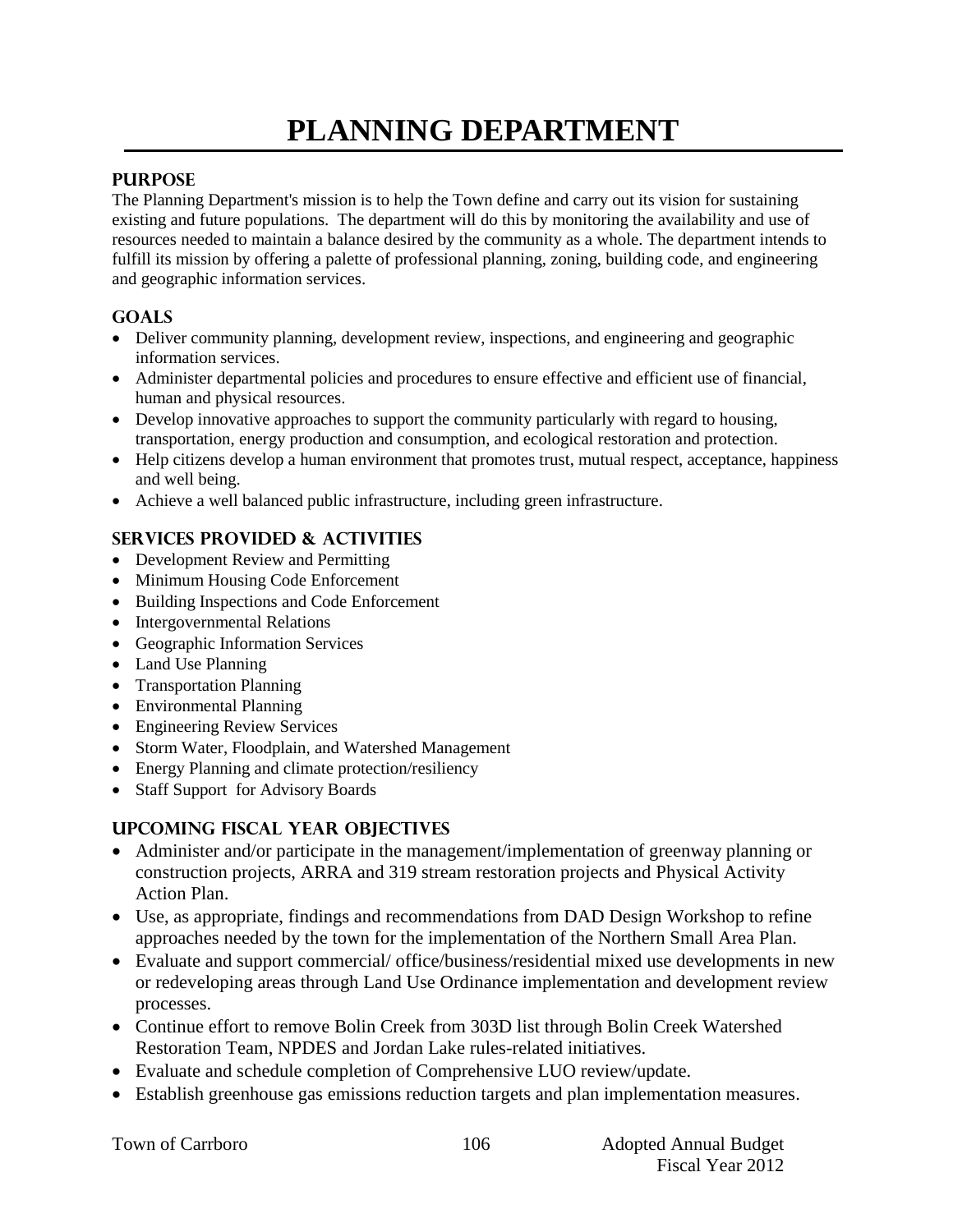- Assist with completion of MPO's 2040 Comprehensive Long Range Transportation Plan, including Community Viz-based scenario building and visioning.
- Assist the Greenways Commission implement a system of greenways, including construction planning/design and flood studies for the Bolin Creek Phase 1B and Morgan Creek greenways.
- Assess traffic patterns during Weaver Street closure and work with MPO to complete data collection and pavement marking study for W. Main Street; work with community members to complete downtown neighborhood traffic plan.
- Advance GIS functionality by updating ArcGIS and Pictometry imagery for all staff, automate data downloads, and improve functionality of webpages for internal and external users.

# **PREVIOUS YEAR ACCOMPLISHMENTS**

- Successful administration of Safe Routes to Schools Action Planning and non-infrastructure grant activities.
- Completion of UNC Capstone Greenhouse Gas Emissions 2009 Baseline Update and Reduction Target Estimation.
- Processed five LUO text amendments and administered three LUO map amendments.
- Successful administration of EPA 319 Bolin Creek BMP grants activities including McDougle rain garden installation, Baldwin Park stream restoration.
- Successful application for grant funds to support Physical Activity Action Plan development (\$24,000)
- Staff support and reporting on Long Range Transit Plan
- Administration of grant-funding and coordination with consultants to complete construction planning/design of the Wilson Park Multi-use Path.
- Launch and progress on records retention and management of inspections files and archived zoning site plans.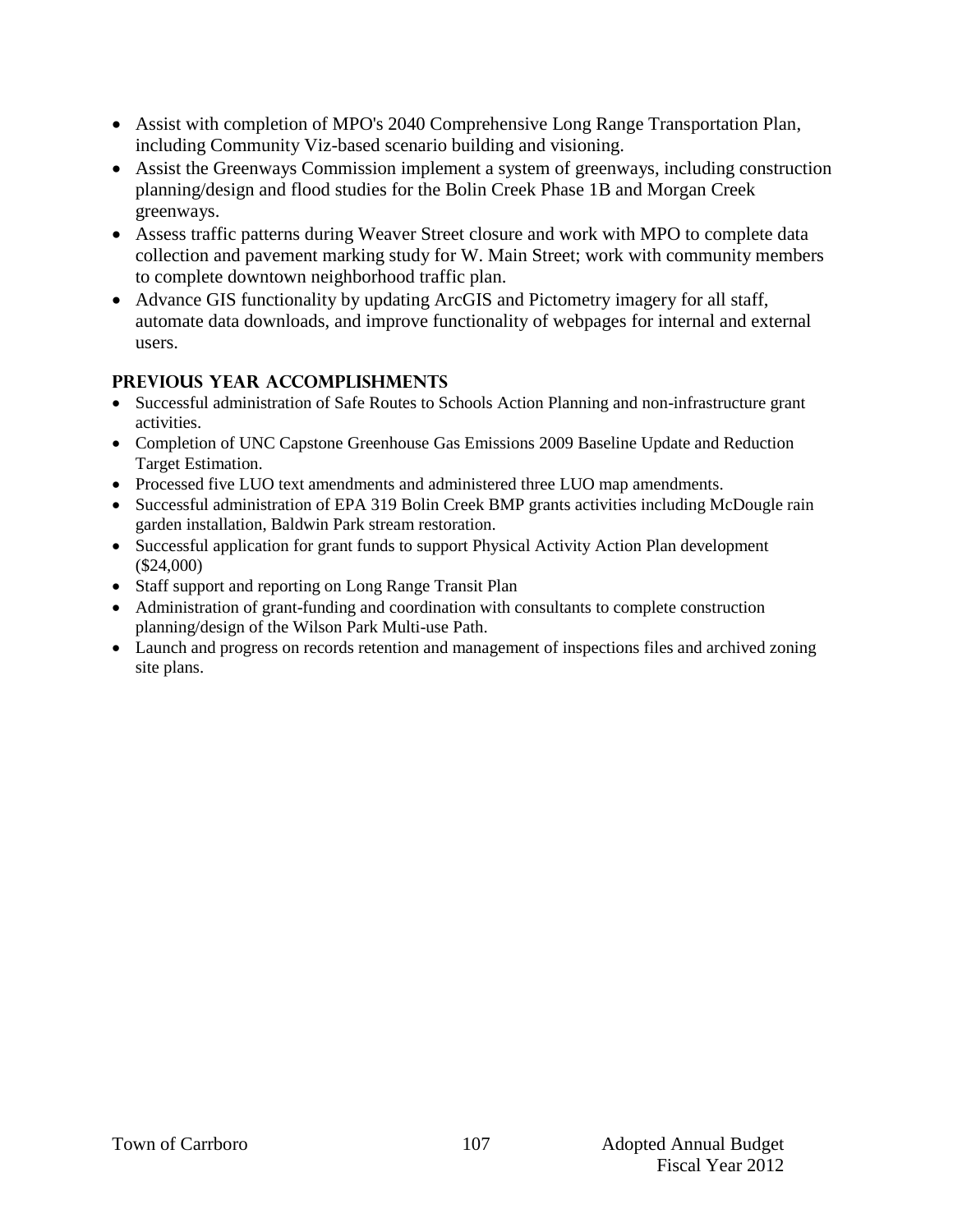#### **Budget summary PLANNING - DEPARTMENTAL TOTAL**

|                   | 2008-09<br><b>ACTUAL</b> | 2009-10<br><b>ACTUAL</b> | 2010-11<br><b>ADOPTED</b><br><b>BUDGET</b> | 2011-12<br><b>ADOPTED</b><br><b>BUDGET</b> | % CHANGE<br><b>2011/12 FROM</b><br>2010/11 |
|-------------------|--------------------------|--------------------------|--------------------------------------------|--------------------------------------------|--------------------------------------------|
| <b>SUMMARY</b>    |                          |                          |                                            |                                            |                                            |
| PERSONNEL         | 967,266                  | 974,869                  | 993,263                                    | 991.699                                    | 0%                                         |
| <b>OPERATIONS</b> | 143,531                  | 123,322                  | 165,935                                    | 172,321                                    | 4%                                         |
| CAPITAL OUTLAY    |                          | 26,922                   | -                                          | 28,000                                     | 0%                                         |
| <b>TOTAL</b>      | 1,110,796                | 1,125,113                | 1,159,198                                  | 1,192,020                                  | 3%                                         |

|                                       | <b>FY2008-09</b> | <b>FY2009-10</b> | <b>FY2010-11</b> | <b>FY2011-12</b> |
|---------------------------------------|------------------|------------------|------------------|------------------|
| <b>AUTHORIZED PERMANENT POSITIONS</b> |                  |                  |                  |                  |
| <b>FULL-TIME POSITIONS</b>            | 14               |                  | 14               | 14               |
| <b>PART-TIME POSITIONS</b>            |                  |                  |                  |                  |
| <b>TOTAL</b>                          | 14               | 14               | 14               | 14               |

## **CHANGES IN BUDGET from PRIOR YEAR ADOPTED BUDGET**

The change in personnel reflects a decrease in salary due to not budgeting one vacant position which had been budgeted for only one quarter the previous year which offset to a degree the increase in health insurance and retirement costs. Operations increased with additional contract services and Capital Outlay increased with the replacement of one vehicle included in the FY11- 12 CIP.

|                                     | FY2008-09      | FY2009-10      | FY2010-11        | FY2011-12        |
|-------------------------------------|----------------|----------------|------------------|------------------|
| PERFORMANCE MEASURES                | <b>ACTUAL</b>  | <b>ACTUAL</b>  | <b>ESTIMATED</b> | <b>PROJECTED</b> |
| # of Land Use Ordinance Revision    |                | 5              | 5                |                  |
| # of Conditional Use Permits        | 4              |                |                  |                  |
| # Special Use Permits               |                |                | $\overline{c}$   |                  |
| # Zoning Permits                    | 77             | 91             | 70               | 80               |
| # Bldg. Permits for New             |                |                |                  |                  |
| Residential Units in Town           | 53             | 130            | 50               | 65               |
| <b>Estimated Building Permit</b>    |                |                |                  |                  |
| <b>Construction Value for New</b>   |                |                |                  |                  |
| Residential in Town                 | \$15.1 million | \$21.6 million | \$12 million     | \$15.6 million   |
| <b>Estimated Building Permit</b>    |                |                |                  |                  |
| <b>Construction Value for New</b>   |                |                |                  |                  |
| Commercial in Town                  | \$.03 million  | \$7.1 million  | \$.48 million    | \$3.2 million    |
| Inspections per day per Inspector   |                |                |                  |                  |
| <b>FTE</b>                          | 12.26          | 11.23          | 13.57            | 11.5             |
| # of CO's Issued for New            |                |                |                  |                  |
| Residential Units in Town           | 50             | 70             | 120              | 60               |
| <b>Amount New Commercial Square</b> |                |                |                  |                  |
| Footage "CO" in Town                | 96             | 2,854          | 46,938           | 12,800           |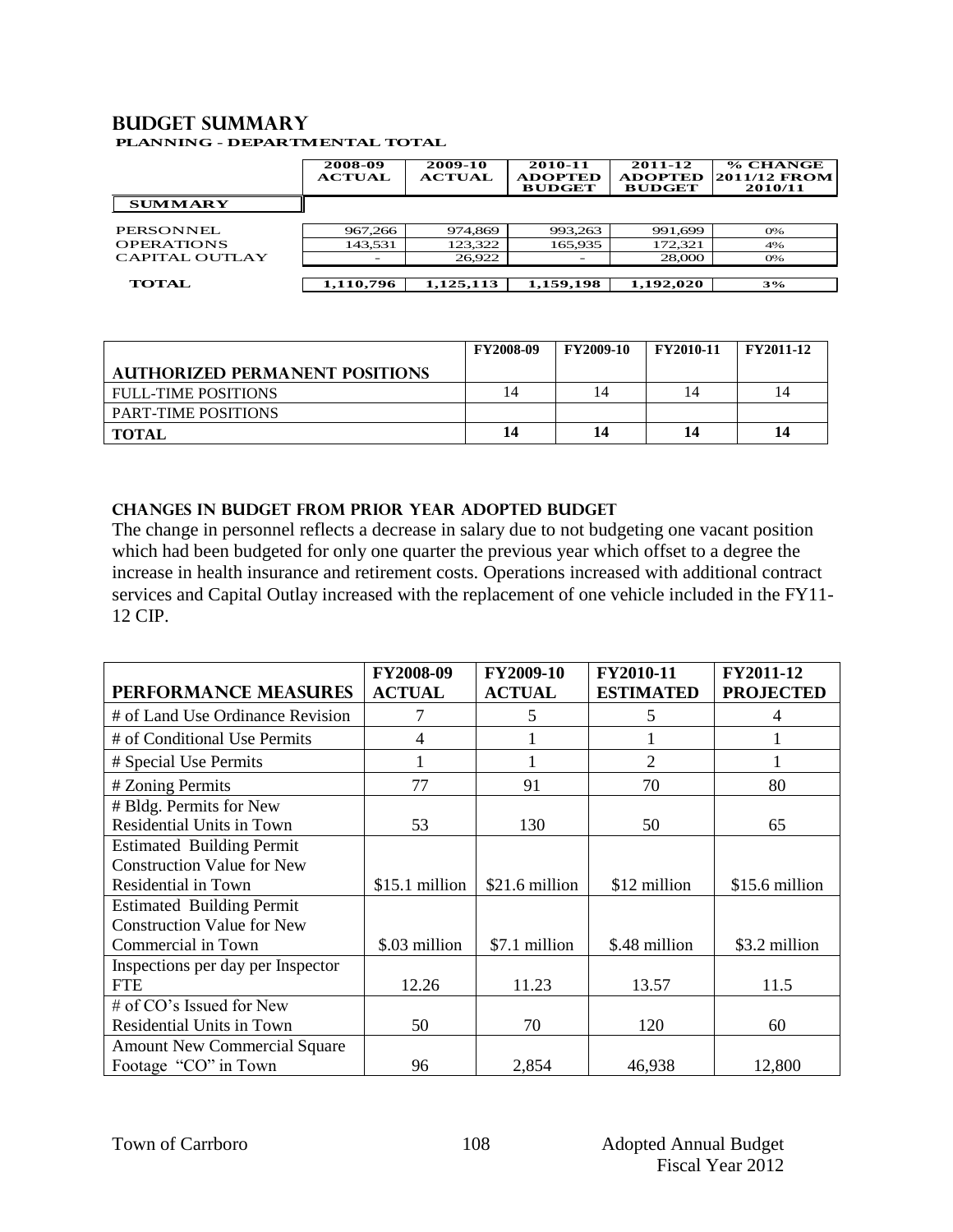#### **Budget summary PLANNING SUPERVISION**

**540**

|                   | 2008-09<br><b>ACTUAL</b> | 2009-10<br><b>ACTUAL</b> | 2010-11<br><b>ADOPTED</b><br><b>BUDGET</b> | 2011-12<br><b>ADOPTED</b><br><b>BUDGET</b> | % CHANGE<br><b>2011/12 FROM</b><br>2010/11 |
|-------------------|--------------------------|--------------------------|--------------------------------------------|--------------------------------------------|--------------------------------------------|
| <b>SUMMARY</b>    |                          |                          |                                            |                                            |                                            |
| PERSONNEL.        | 467,667                  | 461,283                  | 472,398                                    | 455,260                                    | $-4\%$                                     |
| <b>OPERATIONS</b> | 55,736                   | 28,613                   | 47,175                                     | 54,221                                     | 15%                                        |
| CAPITAL OUTLAY    |                          |                          |                                            |                                            | 0%                                         |
| <b>TOTAL</b>      | 523,403                  | 489,896                  | 519,573                                    | 509,481                                    | $-2\%$                                     |

## **changes in budget from prior year adopted budget**

The Supervision Division personnel costs decreased based on personnel changes as well as not budgeting a vacant position that had been budgeted for one quarter in FY 2011-12. Operations increased due to the additional contract services.

## **Budget summary**

**PLANNING ZONING 541**

|                   | 2008-09<br><b>ACTUAL</b> | 2009-10<br><b>ACTUAL</b> | 2010-11<br><b>ADOPTED</b><br><b>BUDGET</b> | 2011-12<br><b>ADOPTED</b><br><b>BUDGET</b> | % CHANGE<br>2011/12 FROM<br>2010/11 |
|-------------------|--------------------------|--------------------------|--------------------------------------------|--------------------------------------------|-------------------------------------|
| <b>SUMMARY</b>    |                          |                          |                                            |                                            |                                     |
| PERSONNEL.        | 263.798                  | 272,277                  | 281,590                                    | 294,072                                    | 4%                                  |
| <b>OPERATIONS</b> | 75,013                   | 82,722                   | 101,265                                    | 101,478                                    | 0%                                  |
| CAPITAL OUTLAY    | $\overline{\phantom{0}}$ |                          | $\overline{\phantom{0}}$                   | 28,000                                     | <b>O%</b>                           |
|                   |                          |                          |                                            |                                            |                                     |
| <b>TOTAL</b>      | 338,810                  | 354,999                  | 382,855                                    | 423,550                                    | $11\%$                              |

## **changes in budget from prior year adopted budget**

The Zoning Division personnel increased with the increased cost of health insurance and retirement contribution costs. Capital Outlay includes the replacement of a vehicle included in the FY11-12 CIP.